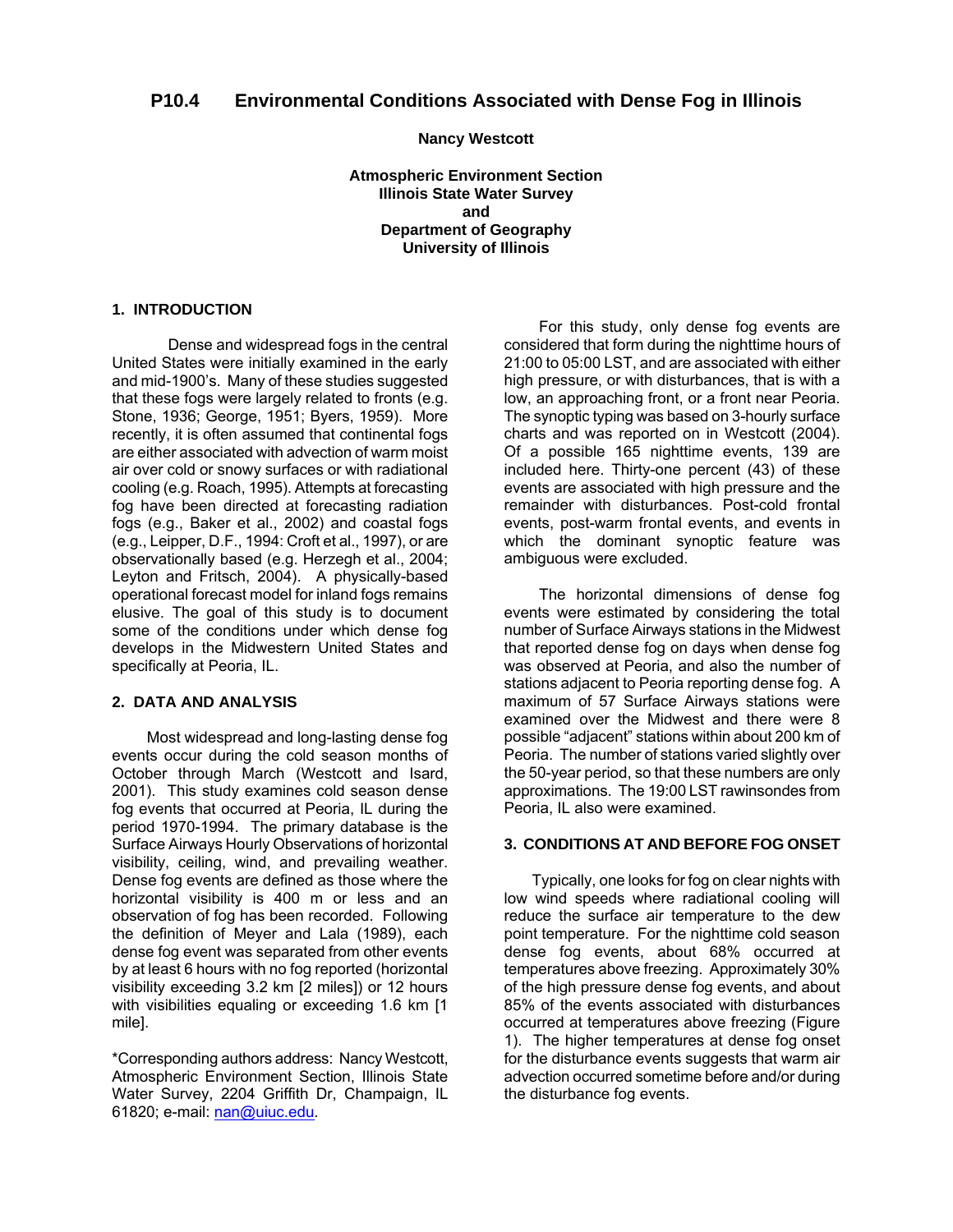Friedlein (2004) found that about 95% of dense fog events in the autumn, winter and spring at O'Hare Airport in Chicago, IL. occurred at temperatures above the seasonal average low temperature. Figure 2 shows the difference between the temperature at dense fog onset and the average (1948-1996) daily low temperature. About 89% of nighttime dense fog events occurred at temperatures above the average daily low temperature. The median difference was 2.6°C for high pressure events and 9°C for the disturbance events. While many of the dense fogs associated with high pressure occurred at temperatures below freezing, about 50% of the long duration (>5 hr) events occurred at temperatures above freezing and only 3 of the shorter duration high pressure events occurred at temperatures above freezing.



Figure 1. Temperature at the time of dense fog onset (°C), for cold season nighttime dense fog events at Peoria, IL.



Figure 2. Difference between temperature at the time of dense fog onset (°C) and the average daily low temperature, for cold season nighttime dense fog events at Peoria, IL.

In the hours prior to fog onset, cooling is often expected. The median temperature change in the 3 hours prior to the onset of dense fog is -0.6°C for high pressure events and 0.0°C for disturbance events (Figure 3). Cooling is expected during the night. When temperature change is normalized by the average 3-h cooling rate for the cold season at each hour, the median temperature change is 0.2°C for high pressure events and 0.9°C for disturbance events (Figure 4). Thus, while cooling is often observed for both high pressure and disturbance events, the cooling rate is often less than expected, particularly for the disturbance events.

Low wind speeds are typically expected for radiation fogs. Meyer and Lala (1989) found that 87% of their dense radiation fogs had wind speeds



Figure 3. Temperature change in the 3 hours prior to dense fog onset (°C), for cold season nighttime dense fog events at Peoria, IL.



Figure 4. Normalized temperature change in the 3 hours prior to dense fog onset (°C), for cold season nighttime dense fog events at Peoria, IL.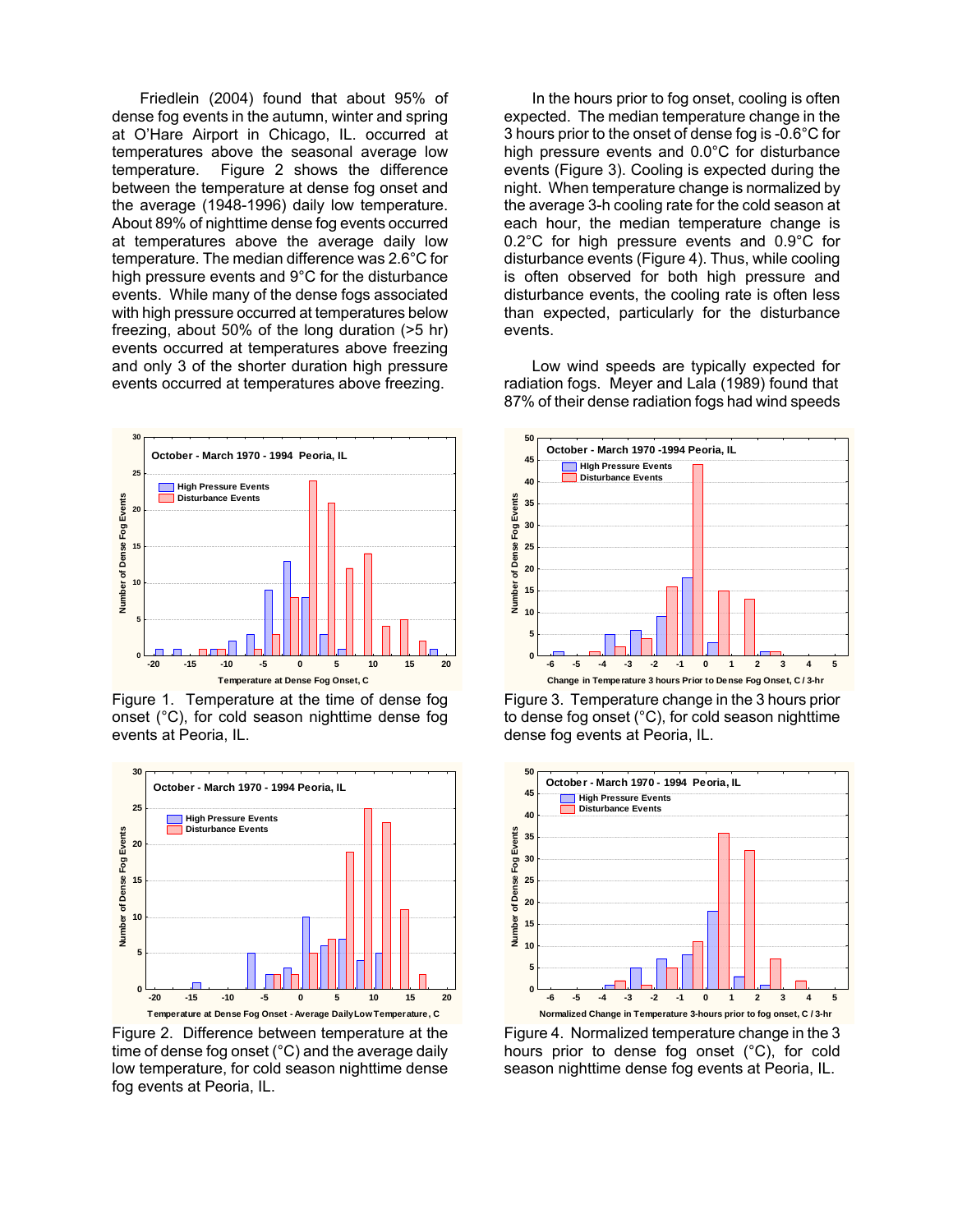of  $\leq$  2.1 m/s and 98 %  $\leq$  3.1 m/s. Here, a median wind speed of 2.6 m/s was found for high pressure events and 3.1 m/s was found for disturbance events (Figure 5). For the high pressure events, 32% would not meet the 2.1 m/s speed criteria, and 42% of the disturbance events would not meet the 2.1 m/s speed criteria for dense fog at the time of dense fog onset. The average (1948-1996) nighttime cold season wind speed at Peoria is 4.4 m/s. About 86% of the high pressure and 83% of the disturbance events had wind speeds lower than the climatological average. All of the fog events had speeds <7.0 m/s at dense fog onset.



Figure 5. Wind speed (m/s) at the time of dense fog onset, for cold season nighttime dense fog events at Peoria, IL.

Parameters derived from the 19:00 LST Peoria, IL rawinesondes were also examined. The depth of the moist layer was estimated as the level where the difference between temperature and dew point temperature first exceeded 2°C. The amount of water in the lower atmosphere was estimated by computing precipitable water in the surface to 900 hPa layer. The moist layer, though not the same as the fog layer, may be related to the depth of the fog layer. The inversion height is simply the first level where temperature increases with height. The height of the dry layer was estimated as the level where the difference between temperature and dew point temperature first exceeded 15°C. Croft et al. (1993) suggested that the presence of a dry layer results in more intense radiational cooling that is conducive to fog formation. The wind speed and wind direction at the surface, 950, 900, 850 and 700 hPa also were considered. The median values for these variables are presented in Table 1.

The events associated with disturbances tend to have a deeper moist layer, a higher inversion base, and a higher dry layer base than the dense

fog events associated with high pressure. Further the wind speeds tend to be stronger, and have a more southerly component than for the high pressure events. These results and the results based on the surface observations suggest that advection plays a larger role in the disturbance – related dense fog events than for the high pressure events. Further as light precipitation often occurs at the time of dense fog onset for disturbance events, precipitation may contribute to moistening of the atmosphere in many disturbance events (Westcott, 2004).

Table 1. Median values of parameters derived from Peoria 19:00 LST rawinsondes for dense nighttime fog events.

|                                      | High           | Disturbance |  |
|--------------------------------------|----------------|-------------|--|
|                                      | Pressure       |             |  |
| 900 hPa Precipitable Water,          | 1.0            | 1.3         |  |
| cm                                   |                |             |  |
| Top of Moist Layer, hPa              | 907            | 808         |  |
| % with $\leq$ t-td difference        | 81 %           | 92%         |  |
| Base of Inversion, hPa               | 950            | 937         |  |
| % with Inversion <700 hPa            | 100 %          | 98%         |  |
| Base of Dry Layer, hPa               | 850            | 750         |  |
| % with $>15^\circ$ t-td difference   | 98 %           | 77%         |  |
| 700 hPa Wind Speed, ms <sup>-1</sup> | 10             | 14          |  |
| 850 hPa Wind Speed, ms <sup>-1</sup> | 8              | 9           |  |
| 900 hPa Wind Speed, ms <sup>-1</sup> | 7              | 9           |  |
| 950 hPa Wind Speed, ms <sup>-1</sup> | 5              | 7           |  |
| Surface Wind Speed, ms <sup>-1</sup> | $\overline{2}$ | 4           |  |
| 700 hPa Wind Direction, °            | 296            | 246         |  |
| 850 hPa Wind Direction,              | 274            | 228         |  |
| 900 hPa Wind Direction,              | 257            | 217         |  |
| 950 hPa Wind Direction,              | 239            | 172         |  |
| Surface Wind Direction, °            | 220            | 140         |  |
| % Cases with rain near onset         | 2 %            | 57 %        |  |
| Number of cases                      | 43             | 95          |  |

Because higher wind speeds are sometimes observed at fog onset for high pressure events and because temperature sometimes increases prior to the onset of dense fog, advection probably occurs in some high pressure dense fog events. Thus, high pressure events cannot be equated with radiation fog events. Conversely, some disturbance events may be radiation fogs as some disturbance events occur with light winds, decreasing temperatures, and a dry layer aloft.

## **4. LONG VS SHORT DURATION EVENTS**

Unfortunately, the surface and sounding parameters presented, were found to have little value when attempting to predict whether dense fog would last for an hour or two, or would last for 6 hours or more. It is not surprising that the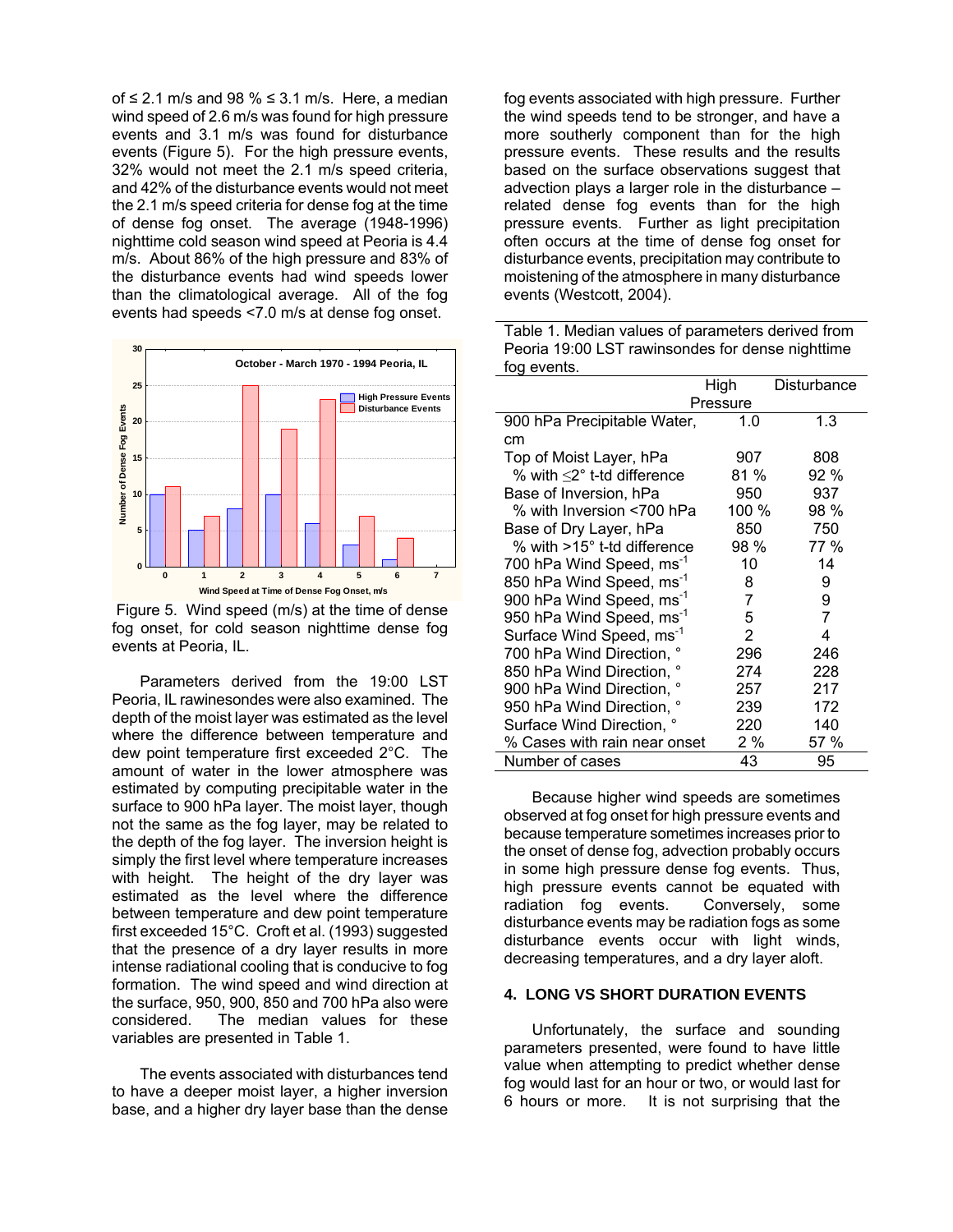sounding parameters have little predictive value, as fog often forms early in the morning when conditions aloft may have changed significantly.

 Observations related to fog dimensions were examined to determine if they might provide some guidance as to dense fog event duration (Table 2). Horizontal visibility and ceiling height at the time of dense fog onset, and the minimum ceiling height and visibility during a fog event were examined. Ceiling height is defined as the height of the lowest sky cover layer that is more than ½ opaque. The maximum number of stations experiencing dense fog during a fog event also was examined.

Table 2. Median dimensions for nighttime (21:00 – 05:00 LST) high pressure and disturbance dense fog events at Peoria, IL, October-March 1970- 1994. Bold type indicates that difference in medians are statistically significant at better than 0.05 with Mann-Whitney U Test.

| <b>High Pressure Events</b>  | $> 5$ hr | $<$ 3 hr |
|------------------------------|----------|----------|
|                              | $N = 20$ | $N = 12$ |
| Max Number of Sites          | 15       | 7.5      |
| Max Number of Adjacent Sites | 3        | 1.5      |
| Visibility At Onset, m       | 190      | 400      |
| Minimum Visibility, m        | 100      | 400      |
| Ceiling at Onset, m          | 30       | $^\star$ |
| Minimum Ceiling, m           | 0        | $\star$  |
| <b>Disturbance Events</b>    | $N = 45$ | $N = 31$ |
| Max Number of Sites          | 17       | 8        |
| Max Number of Adjacent Sites | 4        | 1        |
| Visibility At Onset, m       | 310      | 400      |
| Minimum Visibility, m        | 100      | 400      |
| Ceiling at Onset, m          | 30       | 30       |
| Minimum Ceiling, m           | 0        | 30       |
|                              |          |          |

\* Ceiling unlimited for one half of the sample of high pressure short duration dense fog events.

 These results show that once dense fog has formed, it is more likely to persist if the horizontal visibility is 200 m ( $1/8^{th}$  mile) or less and the ceiling height is 30 m (200 ft) or less. Further the more widespread events tend to last longer than dense fog events that encompass only a few stations. This is true for dense fog events forming under the influence of high pressure and for those forming under the influence of a disturbance.

#### **7. SUMMARY AND CONCLUSIONS**

Dense fog events occurring during cold season nights have been examined for the period 1970 - 1994. They were separated into two broad synoptic categories: those occurring under the influence of a high pressure system, and those in the presence of a disturbance, such as a low

pressure center, an approaching front, or a nearby front. It was found that the distributions of: temperature at the time of dense fog onset, the temperature at onset with respect to the daily mean temperature, and the temperature change in the 3-hours prior to the onset of dense fog differed for the two synoptic categories. Relative to the high pressure events, dense fog associated with disturbance events tended to form at warmer temperatures and temperatures above freezing, at temperatures warmer than the average daily low temperature, and the normalized temperature would increase prior to the onset of dense fog.

 These surface observations suggest that advection plays more of a role in the disturbance events than for the high pressure events. Results from the rawinsonde analysis further confirm this. Dense fog events associated with disturbances tend to have stronger wind speeds and winds with a more southerly component, a deeper moist layer, a higher inversion base, and a higher dry layer base than for the high pressure events.

 These surface and sounding parameters did not prove to be useful in differentiating between short (1-2 hour) and long (>5 hr) duration dense fog events. Parameters relating to the density and extent of the area affected by fog were considered to attempt to distinguish between long and short duration dense fog events. For both high pressure and disturbance associated events, the long duration events tended to encompass more stations reporting dense fog, and were characterized by lower horizontal visibilities at fog onset and during the fog event. The minimum ceiling observed at dense fog onset was lower for events associated with high pressure, and the minimum ceiling observed during the event was lower for both high pressure and disturbance events.

#### **8. Acknowledgements**

The author wishes to thank for reviewing this manuscript. The views expressed herein are those of the author and do not necessarily reflect those of the Illinois State Water Survey.

## **9. REFERENCES**

Baker R., Cramer J., and J. Peters, 2002: UPS Airlines Conceptual Models and Forecast Methods. Preprint, 10<sup>th</sup> Conference on *Aviation, Range, and Aerospace Meteorology*. AMS, Boston.